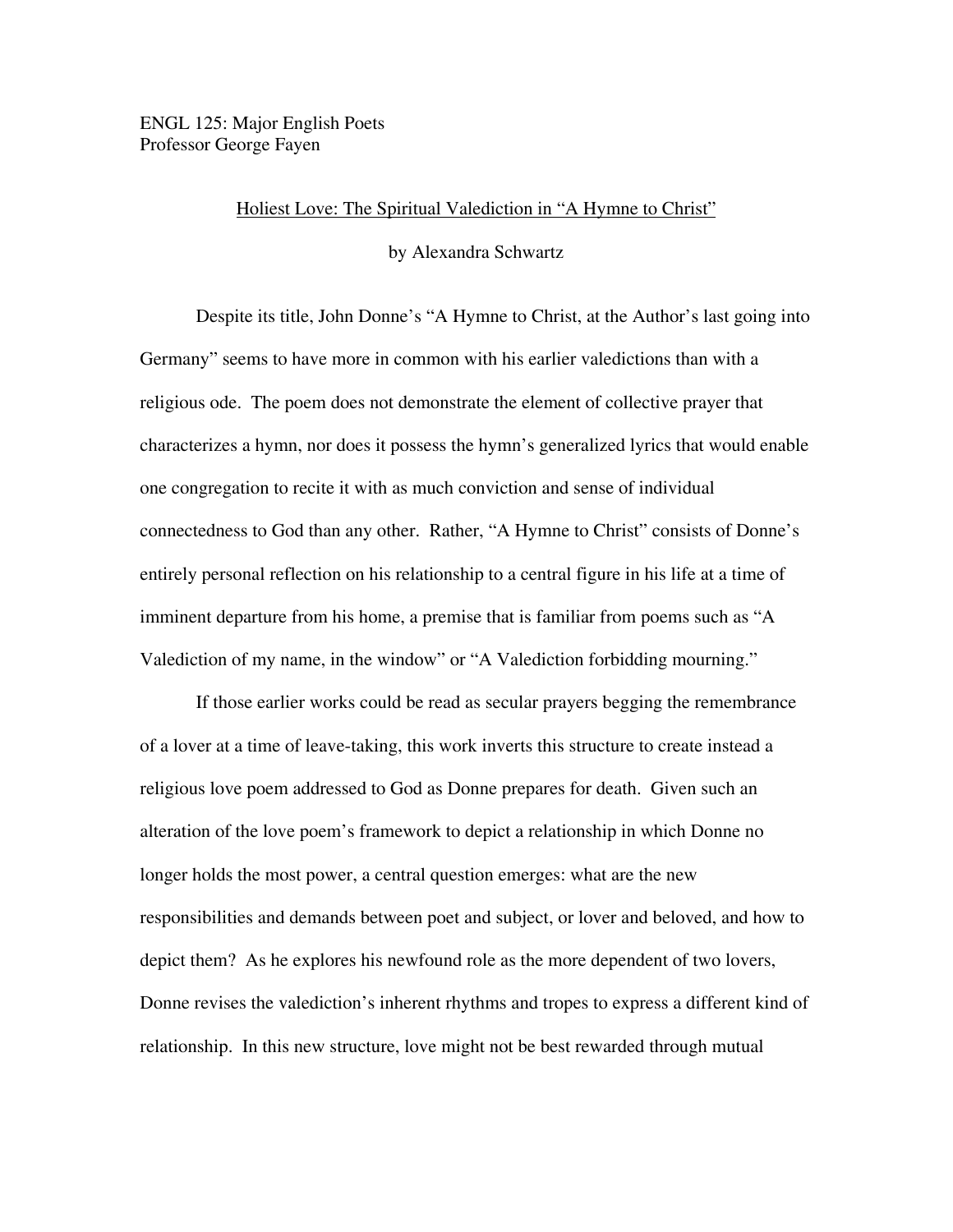devotion, but rather through the individual's pledging of himself despite the potential impossibility of connection with what he most desires.

In the first stanza of "A Hymne to Christ," Donne strips away the artistry from his conceit, inverting the use of a familiar technique to express a new kind of humility before the subject of his poem. The conceits in "A Valediction forbidding mourning" and "A Valediction of my name, in the window" take the form of subtle analogies, worked into the framework of the poem as a way of convincing the invoked lover to remain faithful to the poet while he is away. Donne introduces the compass conceit in the first poem with no more notice than the simple, "they are two so/ As stiffe twin compasses are two" (VFM, ll. 25-26). In the second, the conceit of the engraved window is not announced at all, but instead is present from the first line in the form of a concrete image from which the poet's discussion can emerge.

Such nuance is completely absent from the opening of "A Hymne to Christ," which Donne begins by clearly outlining his intended symbols:

> "In what torne ship soever I embarke, That ship shall be my embleme of thy Arke; What sea soever swallow me, that flood Shall be to mee an embleme of thy bloode" (ll. 1-4).

In the valedictions, the conceit acts—at least in part—as an effective method of persuasion towards the poet's purpose. If Donne's lover does not respond to his direct admonition, for example, not to mourn at his departure, expressing the idea with an image translates the concept into a concrete form that may be easier to accept. Here, any subtlety or indirectness is not necessary because the conceit's audience is not the poet's subject, but rather the poet himself, as Donne indicates by noting that the poem's symbols will be read only as "my embleme." By putting himself in the position of receiving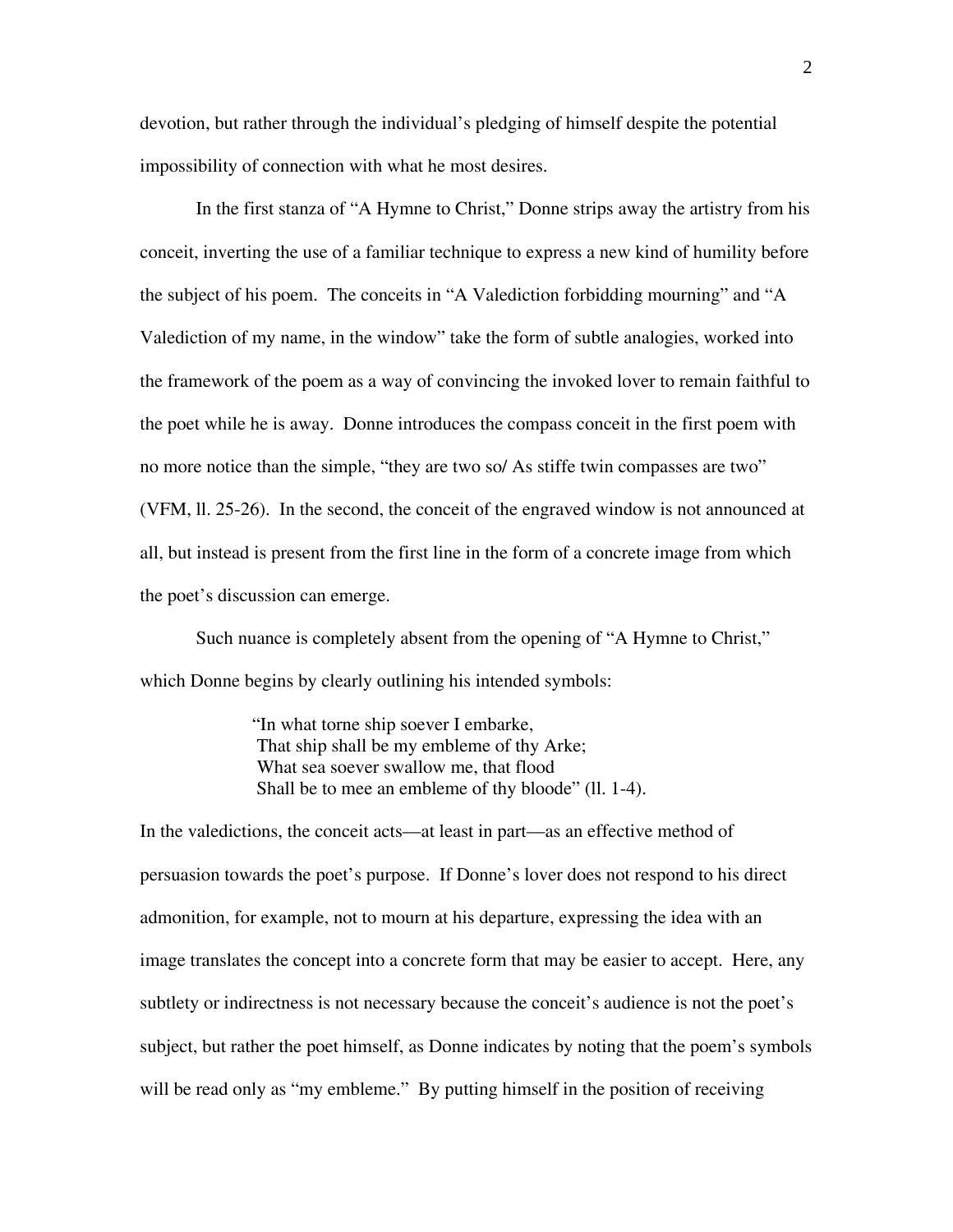conceits as emblems of greater ideas, Donne effectively portrays himself as Christ's reader, using his own symbolic language to grasp the much greater concepts of his God's life and works.

 In manipulating the motif of concealment that he introduces at the end of the stanza, Donne expresses hope at his potential to achieve closeness to God through the interpretation of the conceits that he himself constructs. The description of God, who "with clouds of anger do disguise/ Thy face" (ll. 5-6), is a more familiar kind of conceit, devoid of any explanation of the clear symbolism. Given Donne's new position as reader of his own symbols in order to understand God, the concrete image of clouds suggests the attempt to conceive of the divine in a way that would make him more easily perceptible to his worshipper, just as the image of a name in a window might help Donne's lover to remember him when his body is not near. The success of this method is evident as Donne continues his conceit of concealment with the declaration, "yet through that maske I know those eyes,/ Which, though they turne away sometimes,/ They never will despise" (ll. 6-8). By proclaiming his ability to see beneath the metaphorical mask that he has constructed as a way to understand God, Donne confirms his premise that is possible to draw closer to the divine through language.

Having addressed the changed role of poet to subject, Donne shifts in the second stanza to an exploration of his identity as a lover reeling from the intensity of a relationship that has had no precedent in his life. The role of lover is, of course, no more foreign to Donne than that of poet. Yet the position of addressing Christ necessitates the revision of all former assumptions he has expressed in earlier poetry. Donne declares himself ready to "sacrifice this Iland unto thee, And all whom I lov'd there, and who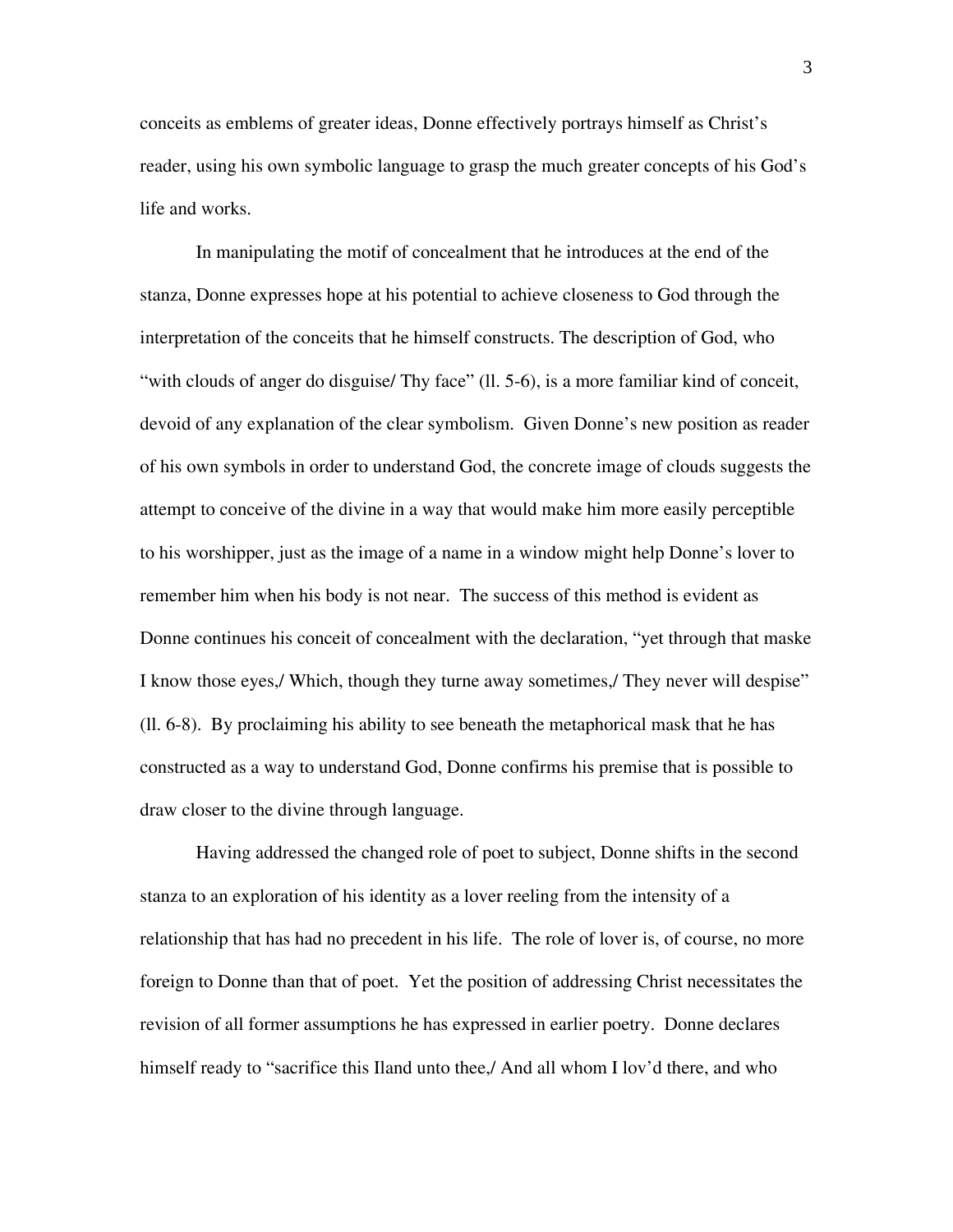lov'd mee" (ll. 9-10), recalling Christ's own literal self-sacrifice even as he hints at a most un-Christlike betrayal of those who have been faithful and generous to him.

What might make Donne so passionate as to renounce, unbidden, all of his many previous loves and affiliations, something that he never did in his valedictions? One answer lies in the revision of the established structure of the valediction to include a destination for the poet—evident from the start in the title's emphasis on "going into Germany"— in addition to a point of departure. Earlier valedictions served as farewells to a stationary lover as the poet moved, though perhaps only temporarily, towards unknown new adventures and perhaps even new romances. Donne counterbalanced his promises of return with caveats dependent on the nature of his journey, writing in "Valediction to his booke," for example, that "absence tryes how long this love will bee" (VthB, l. 58). The present scenario, then, presents a new kind of completed valediction in that it establishes a definitive break with previous earthly objects of affection, which will be replaced on the poet's journey by a new, infinitely more substantial love.

This promise of certain fulfillment on such a grand scale as the eternal and divine leads Donne to go further than ever in revising his previous conception of love's profundity. In "Loves Alchymie," Donne bitterly complained of the impossibility of his ever finding love's source:

"Some that have deeper digg'd loves Myne then I, Say, where his centrique happinesse doth lie: I have lov'd, and got, and told, But should I love, get, tell, till I were old, I should not finde that hidden mysterie" (*Loves Alchymie*, ll. 1-5).

Donne's new proclamation, "now I goe,/ Where none but thee, th'Eternall root/ Of true Love I may know" (ll. 14-16) provides, in its corresponding image of true love being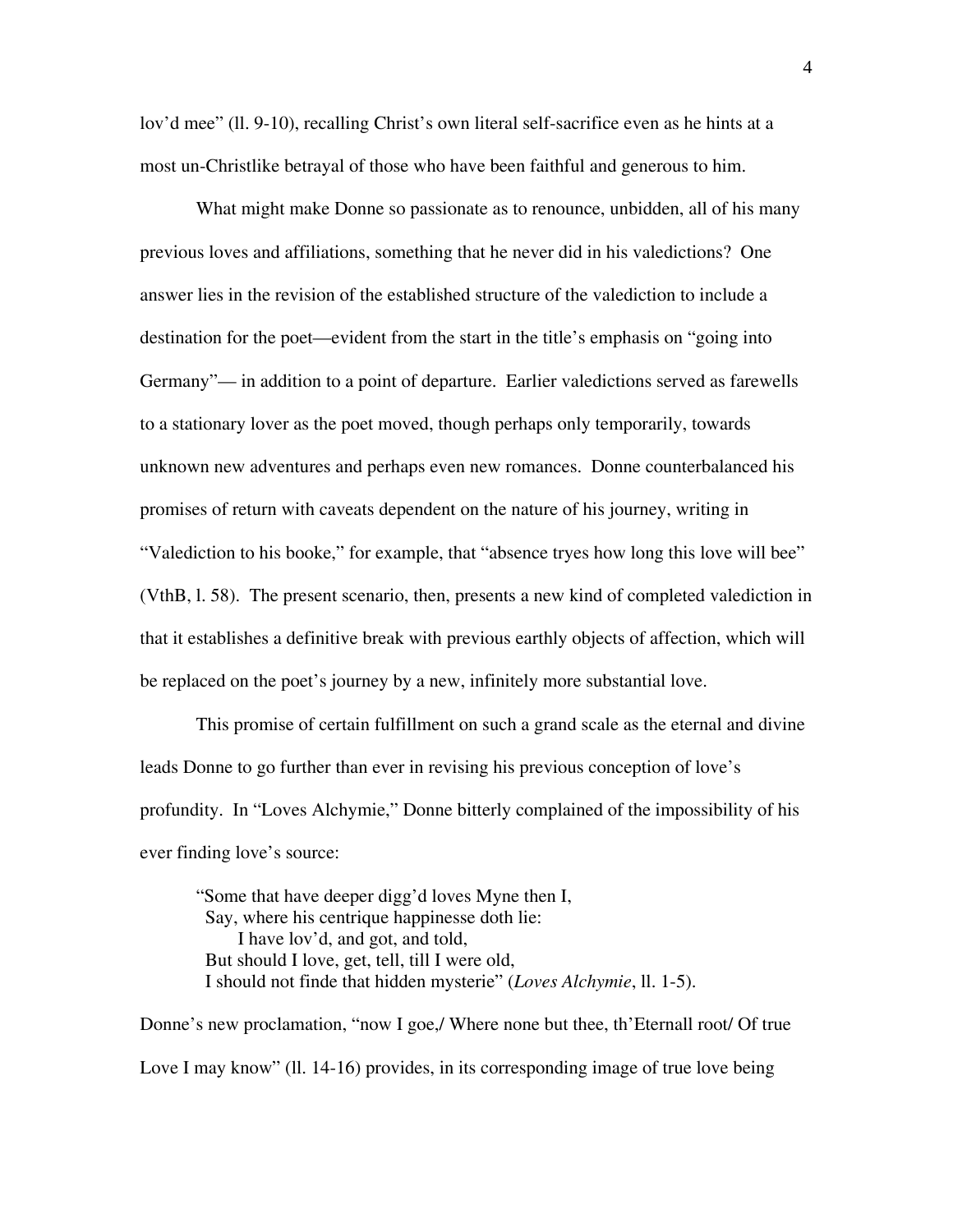found deep below the ground's surface, a direct refutation of such earlier skepticism. Whereas before, Donne's idea of the impossibility of tracking down love's center was confined by his definition of love as a physical phenomenon, evident in the word "got," searching for love through Christ gives him the necessary tools to be one of those who can dig deeper beneath transient, earthly love. That this process occurs in winter confirms the notion that only when the heat of physical passion, typically represented by summer, died, could the poet finally be receptive to the more satisfying, religious love.

If such ardor can be understood as the unprecedented intensification of Donne's previous capacity to love, the third verse sharply restricts this movement as the poet finds himself unexpectedly trapped by his passion. As the ecstatic lover of the second verse, Donne's expression of his devotion to God seemed to have an unstoppable forward impetus as he delved into previously untapped depths of emotion. Here, that impetus is suddenly halted as Donne faces the quintessential problem of fervent love: the desire to have it requited. Having pledged his love with no more guarantee of its being fulfilled than the assurance from the first verse that God, in not turning entirely away, might therefore be minimally receptive to him, Donne here finds himself in a crisis of captivity. "As thou/ Art jealous, Lord, so I am jealous now,/ Thou lov'st not, till from loving more, thou free/ My soule" (ll. 21-22), he implores God. The phrase belatedly re-envisions his voluntary journey away from his known life in the first and second stanzas as a force resulting from his entrapment in God's demand for love. This new perspective on his love points to the crux of what is at stake for Donne. Should he have renounced all former ties only to find that he did not do so of his own accord, but rather followed after a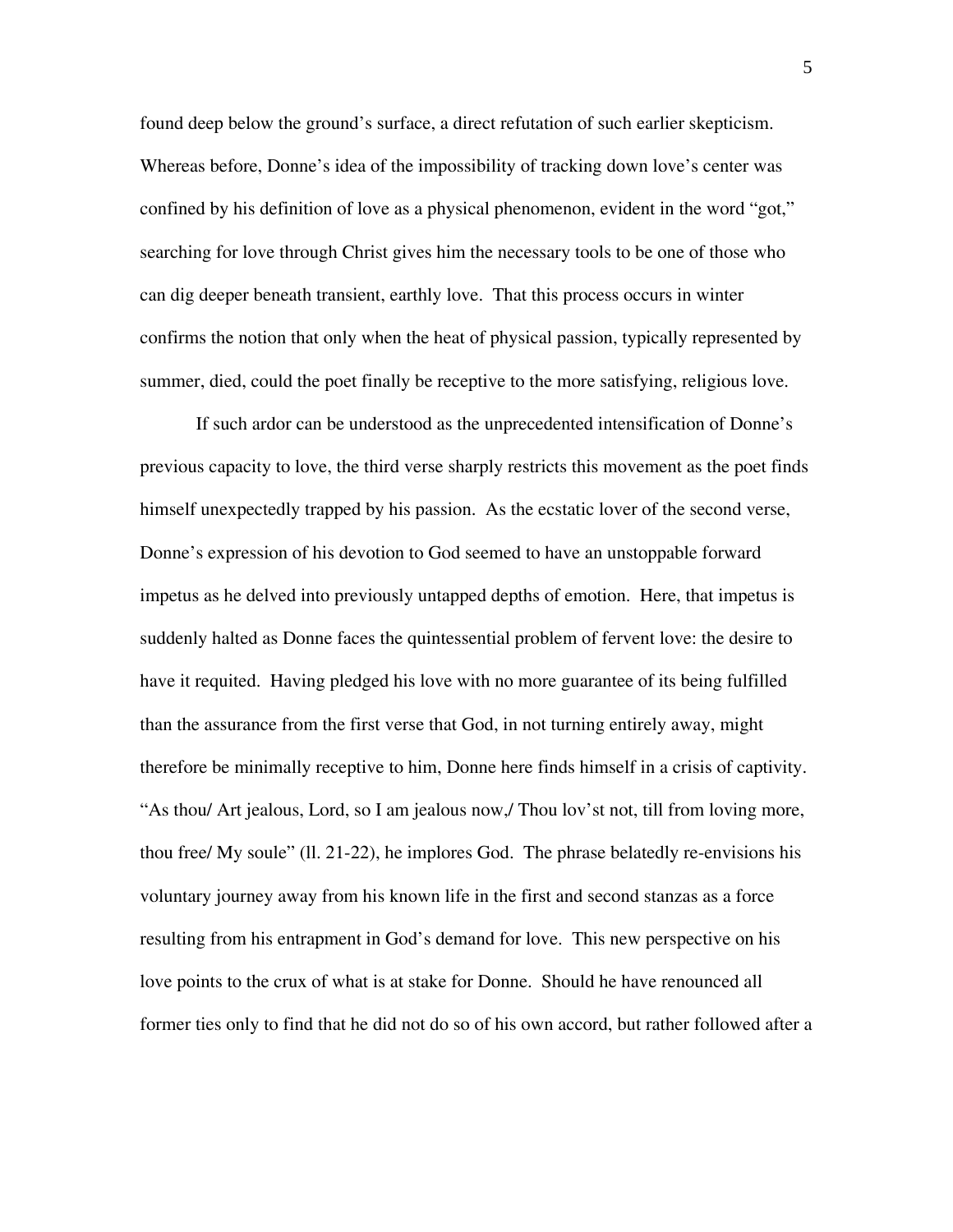destination that will ultimately hold no fulfillment for him, his life's journey will have been in vain.

The act of considering a relationship from the perspective of a lover dependent on his beloved's commitment puts Donne in the same place as the woman of his valedictions, and offers further insight into his new position of reliance. Unlike other love poems, the valedictions delineate an explicitly disjointed relationship between lovers: the man leaves, and the woman can either choose to wait until his return, if it comes, or to abandon him in turn for someone else. The situation and its outcome depend entirely on the man's absence, as Donne's own current position depends on God's distance and possible approach. Donne's protest that a distant God has trapped his soul in love could serve as his silent lover's response to him in "Valediction forbidding mourning;" while she remains trapped in her fidelity to him at home, she can rely on nothing more than his assurance that he will return, as Donne must now rely on the promise of receptivity that he has seen in God's eyes.

At the end of the third stanza, Donne envisions himself in the opposite situation, as a lover who has not only been accused of being unfaithful, but whose very unfaithfulness has been dismissed as unimportant. "O, if thou car'st not whom I love/ Alas, thou lov'st not mee" (ll. 23-24), Donne cries out to God in desperation. This assertion responds to the scenario that Donne had constructed in "Valediction of my name, in the window." As he considered the possibility of his abandoned lover beginning to engage in infidelity during her lover's absence, Donne relied on the metaphysical conceit of the name etched in the window to reassure himself that she would nonetheless remain faithful to him. From Donne's perspective in that poem, such a response to

6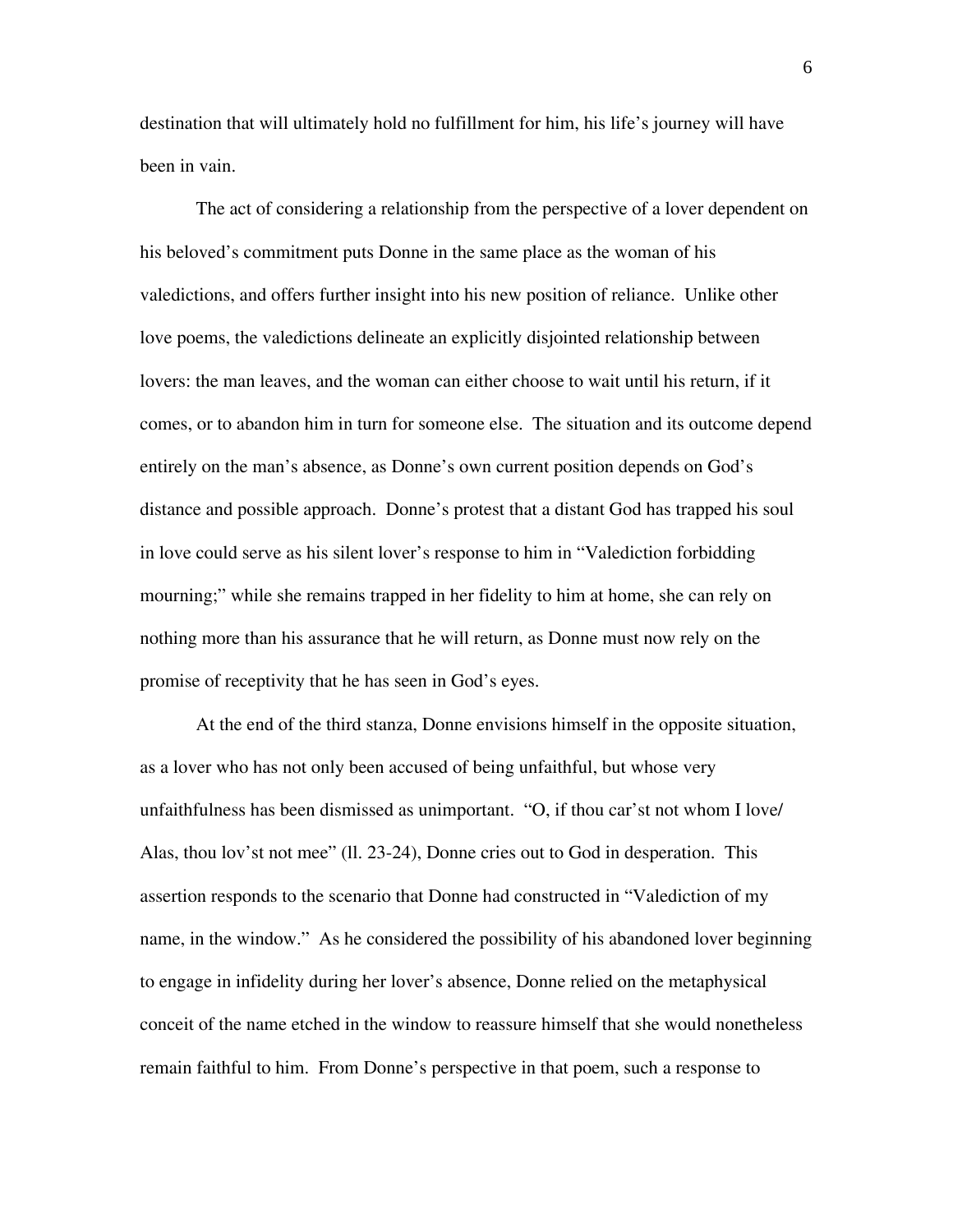infidelity did not suggest indifference, but rather freed his lover from her ties to him and lessened his own pain at her betrayal. Now that he is in the same position, however, Donne responds to such a thought with despair, interpreting it not through the intellectual structure of a conceit, but through the emotional reaction of his cry to God, driving far closer to the truth of the jilted beloved's pain.

Donne's response to this crisis of requited love is to reconfirm his own commitment to his beloved, this time asking nothing in return for his devotion. Logically, such a step might not make sense—one might expect the lover to continue to demand a confirmation of reciprocated love, and not to abandon all hopes of mutuality. However, Donne's renewed and solemn resolve at the beginning of the fourth verse to formalize his separation from the world in a "Divorce to All" (l. 25) confirms that the fulfillment of his love does not lie in its being requited, but simply in his giving of it without any demand for response. It is this giving that defines Donne's new take on his love for God. Having commanded God in the second verse to "Put thou thy sea betwixt my sinnes and thee" (l. 11) in a bid for exclusivity, Donne utterly transforms such a demand in the fourth verse. Now, when he speaks in the imperative, his request is that God "Marry those loves" (l. 26) of Donne's own past. Such a command does not merely acknowledge the impossibility of exclusivity, but indeed facilitates it by giving God multiple lovers.

This final renouncing of both his earthly loves and his hope for an exclusive love with God concludes in a final, paradoxical shift as Donne resolves to attain a closeness to the divine by isolating himself at the most difficult moment in his journey. It would seem that Donne's bill of divorce from his former loves, the culmination of the sacrifice of the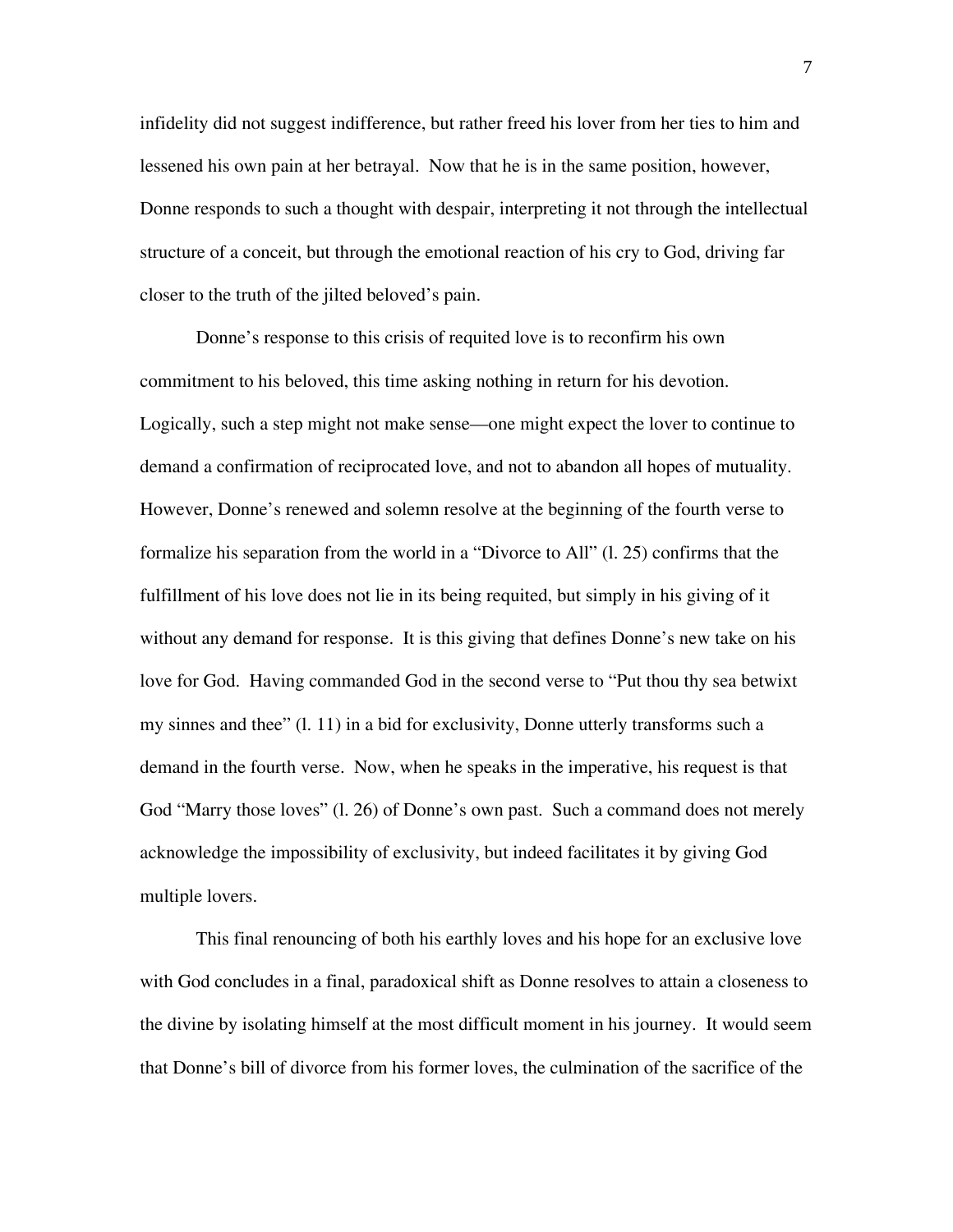island promised in the second verse, has divorced him from God as well. After his command to "Marry those loves," God appears next in the third person, as Donne's wish has become "To see God only" (1. 30), and not to communicate with Him. That the poem is reaching its conclusion makes this all the more dramatic. Donne, who has been announcing from the start his intention to depart from the world, is at last doing it symbolically by departing from the page, and he is alone.

Yet Donne's voluntary isolation does not so much disconnect him from God as it reflects back all that he has learned in his preparation for this moment, the beginning of his journey to death. In the first verse, Donne sought to know God through the conceit of the mask; here, it is Donne who is masked by the conceit of the "Churches…that have least light" (l. 29). The inversion of this image suggests that Donne has at last achieved a more mature understanding of God's nature. As long as he is alive, he will always remain uncertain of God's attitude towards him. Instead of demanding that God turn himself to Donne, Donne can achieve both satisfaction and devotion by turning himself exclusively to God, even as it would appear that he is turning away. Such a conclusion revises the meaning of the final stage of his earlier valedictions: departure. Physical presence and communication, Donne argues, do not form the strongest bonds of love. Rather, the true achievement of love can only thrive if the love is kept hidden, and protected by apparent absence from any potential refutation. In preferring the "Everlasting night" (l. 32) of certain unrequited love to the "stormy dayes" (l. 31) of love's struggles which might diminish his feeling for God, Donne commits himself to a steadfast devotion that will not vary depending upon his or his lover's position, but will rather remain eternal.